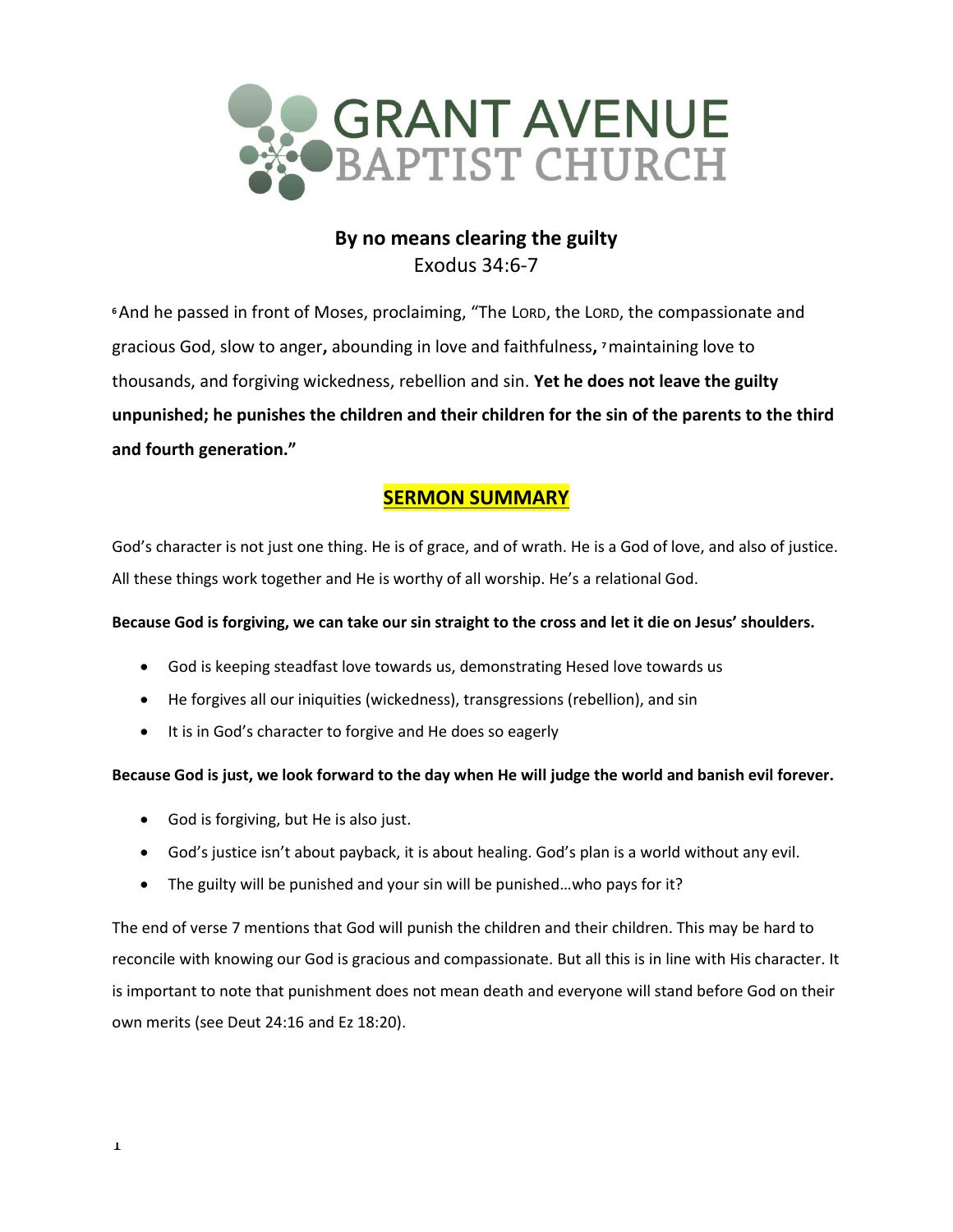#### **Parents' sin have consequences for the children.**

- This is the passive wrath of God sin is its own punishment. Sin hurts not only you, but those around you and especially your children. (ex: cheating on a spouse or abuse)
- This doesn't mean God can't bring healing and restoration, but the consequences of sin don't just go away.

### **Sin runs in the family.**

• The struggles and values of parents are passed on to their children. The same dysfunctional patterns reoccur in the kids' lives. (ex: greed, drugs & alcohol, lying to get ahead)

### **God will punish sin in each generation until it is completely gone.**

- God hates sin and evil and will get rid of it. He will punish it in each generation.
- Just because your parent got away with sin, doesn't mean God won't punish your sin. And just because God already punished your parent's sin, doesn't mean God won't punish yours.
- But know that God's love is exponentially greater than his wrath. He will show his steadfast love to thousands of generations vs punishing sin to 3<sup>rd</sup> and 4<sup>th</sup> generation.

# **Numbers 14 – The children suffer because of the parents decisions, but will rejoice because of God's forgiveness.**

• God tells Moses he will destroy the Israelites because of their constant rebellion against God. Moses quotes Ex 34:6-7 back to God and asks God to forgive them. And God immediately does. However, there were still consequences. The next generation had to grow up in the desert because of their parent's sin but were allowed into the promised land.

### **Our response: God will deal with sin – how will he deal with yours?**

# **DISCUSSION**

### **Reminders for small group leaders:**

• We want everyone to interact with God's Word. Please have Bibles available for students who don't have one. We have a limited number of Bibles available at church, so remind your people to bring theirs if they have one. Be sure to open up your Bibles together during small group!

• Set aside a time to pray for each other during every POD. Try not to rush through this time as it's good to have people pray for each other.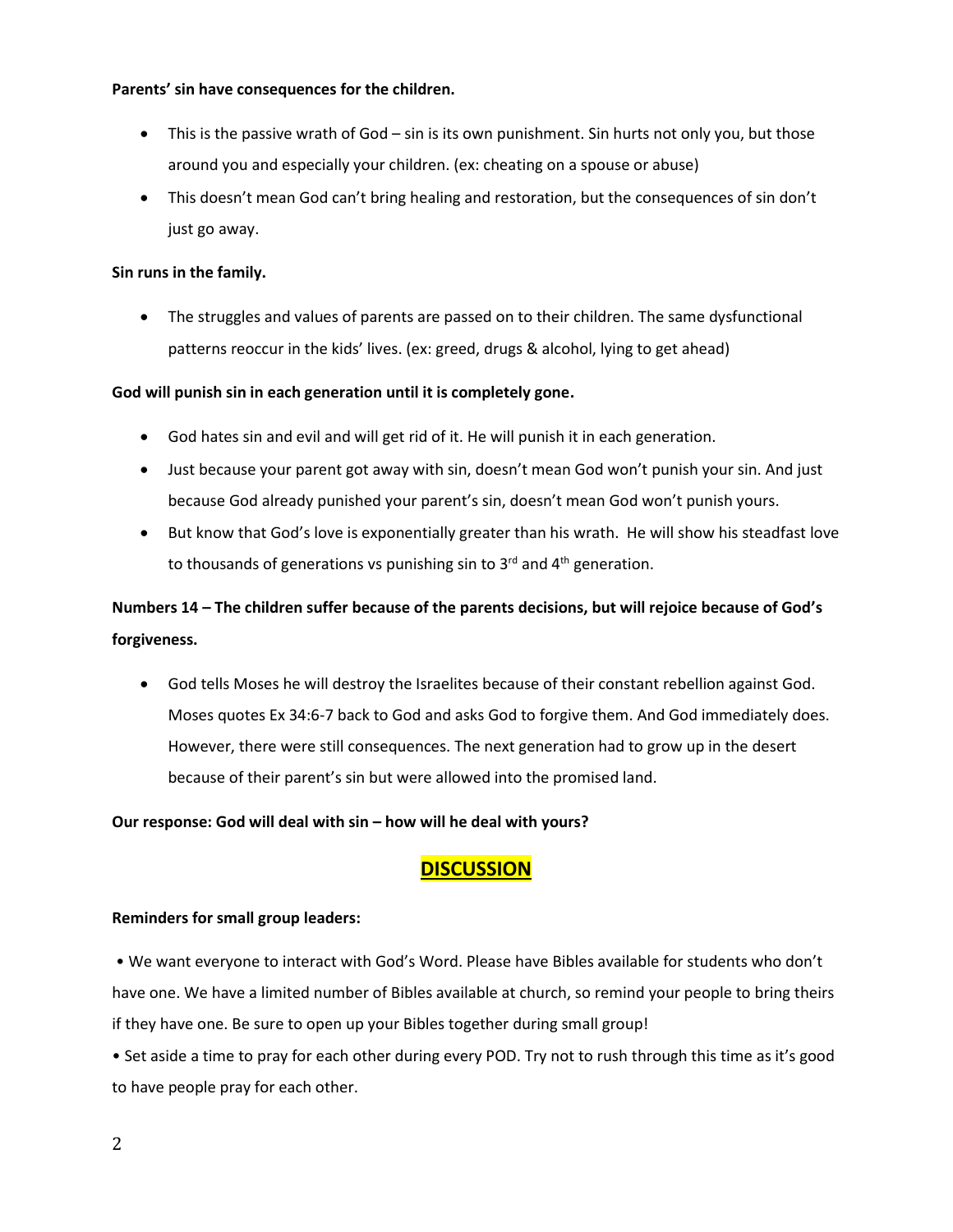• Regularly recap how your POD is doing with your co-leaders. Are you meeting your goals? How can you help your people grow in relationship with God and with each other? Is there anyone in your POD who needs encouragement, prayer, or a meeting with one of you this week?

• The teaching happened on Sunday at church. The purpose of small groups is to ask two questions: 1) What is God saying to me in His Word?, 2) What is He asking me to do in response?

• Your role is to help everyone answer these two questions so that God can do His work of transforming hearts and lives.

\_\_\_\_\_\_\_\_\_\_\_\_\_\_\_\_\_\_\_\_\_\_\_\_\_\_\_\_\_\_\_\_\_\_\_\_\_\_\_\_\_\_\_\_\_\_\_\_\_\_\_\_\_\_\_\_\_\_\_\_\_\_\_\_\_\_\_\_\_\_\_\_\_\_\_\_\_\_\_\_\_\_\_\_\_

### RECAP with your co-leader/REFLECT by yourself

- What stood out to you/encouraged you/challenged you, etc from the message?
- What is the learning point and/or action point you want the people in your small group to leave with?
- How would you summarize the sermon in one or two sentences?

# **QUESTIONS**

#### **Choose (if any) questions that would be good for your group to discuss or make up your own!**

#### **Getting to know you:**

- In what ways do you want to be like your parents?
- What about ways you don't want to be like them?

#### **Into the Bible:**

- It is in God's character to forgive eagerly.
	- $\circ$  Can you think of instances in the Bible where God displays this characteristic?
- What does generational sin mean?
- Sin doesn't affect only you; it affects those around you too
	- o Do you agree with this statement?
	- o Name some examples of sin you commit that affects others
- Read Deuteronomy 24:16 and Ezekiel 18:20
	- o What do these two verses say about punishment?
- Read Genesis 27, the story of Jacob and Esau.
	- o How do you see generational sin happen here?
- Parents' sin has consequences for their children
	- o If you feel comfortable sharing, has this been true for you?